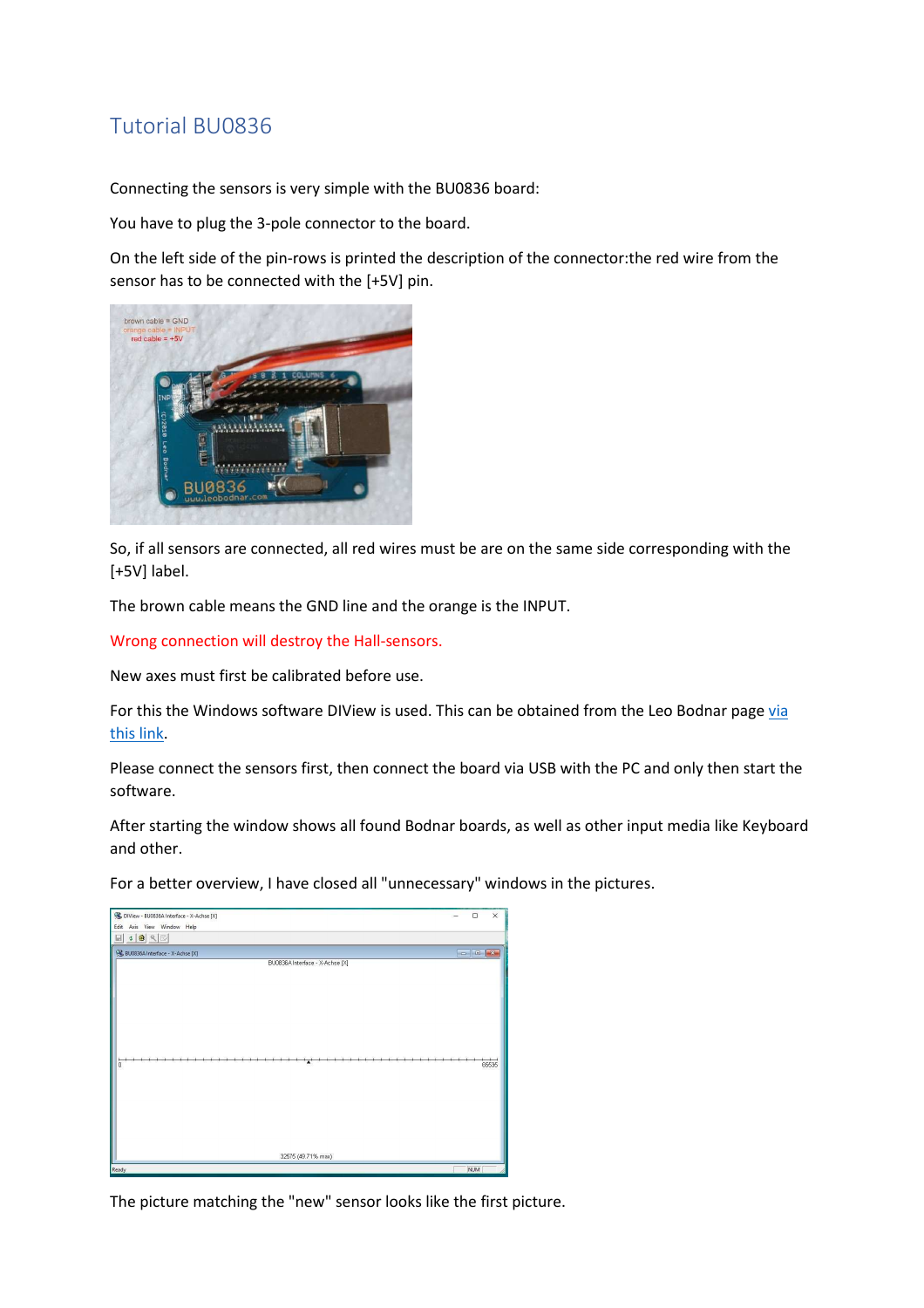In this window frame click with the right mouse button (right-handed mouse :-)) and activate the first "View Raw Data", now there is a red wedge above the line over the black wedge (Picture 2)

| DIView - BU0836A Interface - X-Achse [X]                               |                                                        | $\Box$<br>X                                                                                                                                                                                                                                                                                                                                                                                                                                                |
|------------------------------------------------------------------------|--------------------------------------------------------|------------------------------------------------------------------------------------------------------------------------------------------------------------------------------------------------------------------------------------------------------------------------------------------------------------------------------------------------------------------------------------------------------------------------------------------------------------|
| Edit Axis View Window Help                                             |                                                        |                                                                                                                                                                                                                                                                                                                                                                                                                                                            |
| $\bullet$ 3 4 5<br>$\Box$                                              |                                                        |                                                                                                                                                                                                                                                                                                                                                                                                                                                            |
| St. BU0836A Interface - X-Achse [X]                                    | BU0836A Interface - X-Achse [X]                        | $\begin{array}{ c c c c c }\hline \multicolumn{3}{ c }{\mathbf{c}} & \multicolumn{3}{ c }{\mathbf{x}}\\ \hline \multicolumn{3}{ c }{\mathbf{c}} & \multicolumn{3}{ c }{\mathbf{x}}\\ \hline \multicolumn{3}{ c }{\mathbf{c}} & \multicolumn{3}{ c }{\mathbf{x}}\\ \hline \multicolumn{3}{ c }{\mathbf{c}} & \multicolumn{3}{ c }{\mathbf{x}}\\ \hline \multicolumn{3}{ c }{\mathbf{x}} & \multicolumn{3}{ c }{\mathbf{x}}\\ \hline \multicolumn{3}{ c }{\$ |
| $\mathbf 0$                                                            | DeadZone<br>Saturation<br>Calibration<br>View Raw Data | 65535                                                                                                                                                                                                                                                                                                                                                                                                                                                      |
|                                                                        | 32575 (49.71% max)                                     |                                                                                                                                                                                                                                                                                                                                                                                                                                                            |
|                                                                        |                                                        | <b>NUM</b>                                                                                                                                                                                                                                                                                                                                                                                                                                                 |
|                                                                        |                                                        | -                                                                                                                                                                                                                                                                                                                                                                                                                                                          |
| DIView - BU0836A Interface - X-Achse [X]<br>Edit Axis View Window Help |                                                        | $\Box$<br>$\times$                                                                                                                                                                                                                                                                                                                                                                                                                                         |
| 日:94图                                                                  |                                                        |                                                                                                                                                                                                                                                                                                                                                                                                                                                            |
| & BU0836A Interface - X-Achse [X]                                      |                                                        |                                                                                                                                                                                                                                                                                                                                                                                                                                                            |
| 0<br>$\frac{1}{0}$                                                     | BU0836A Interface - X-Achse [X]                        | 4095<br>65535                                                                                                                                                                                                                                                                                                                                                                                                                                              |
|                                                                        | 2036 (49.72% max) Raw<br>32575 (49.71% max)            |                                                                                                                                                                                                                                                                                                                                                                                                                                                            |

The red wedge indicates the value read out by the sensor.

(Due to the design, values between 20% and 70% are normal for our axles).

The value of the black wedge is the value Windows gets from the board.

So that Windows is now getting values from 0% to 100%, the values for the red wedge must be corrected.